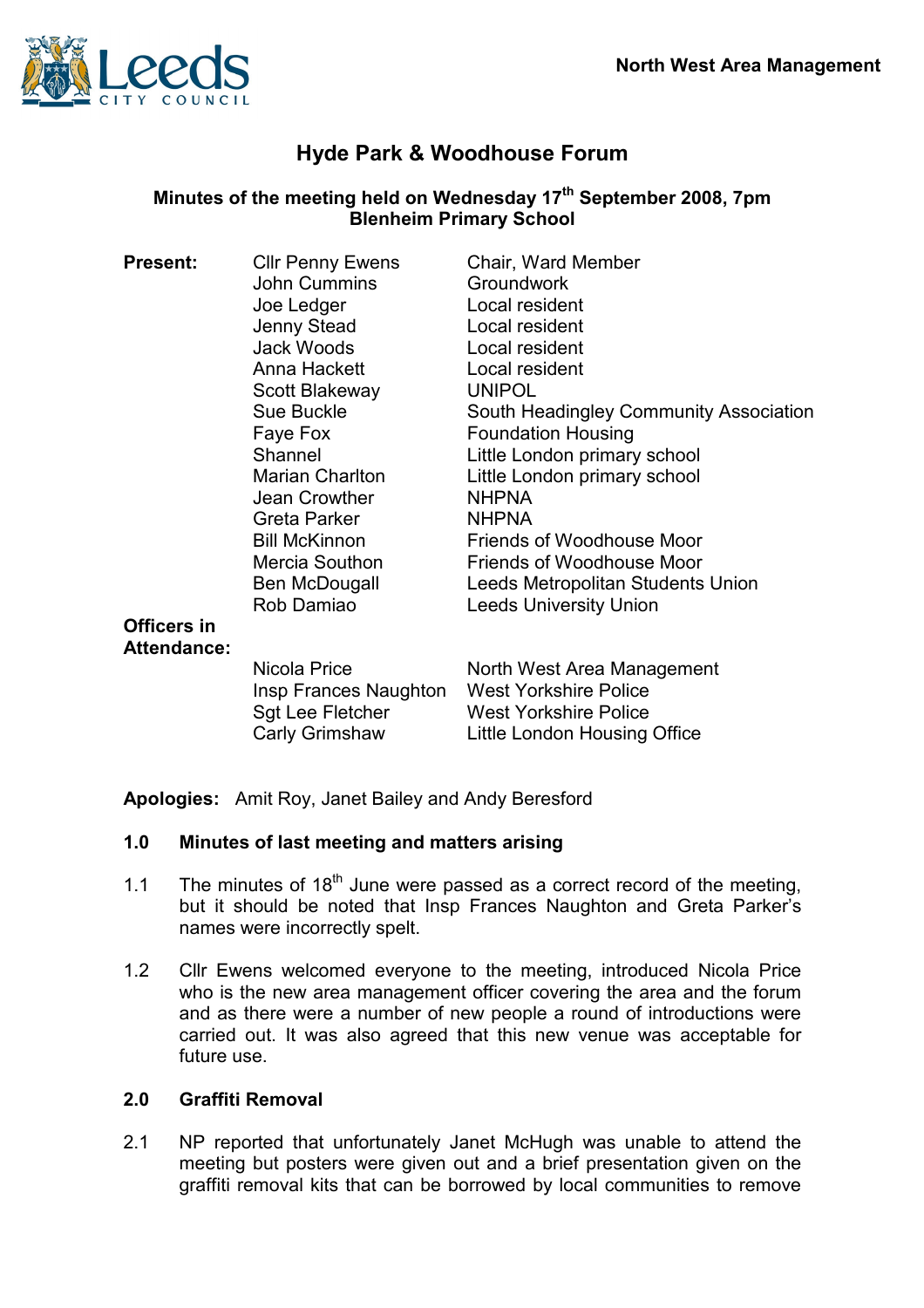graffiti in their area. Whilst the council do usually clean off graffiti, although they are not obliged to, due to the sheer amount in this area it often takes a long time to get round to all areas. The kits allow the community to act quickly and hopefully if graffiti is consistently removed it will eventually stop being done. If anyone is interested in the hire of a kit they need to contact Janine McHugh on 395 1765 or janine.mchugh@leeds.gov.uk.

- 2.2 To note there has been graffiti on the side of the Post Office for a long time, NP to refer through to the team for removal.
- 2.3 It was also raised that Greg Mulholland MP had held a very productive meeting on graffiti recently, NP to try and get a copy of the minutes.

#### 3.0 Summary of Student Changeover

- 3.1 Rob Damiao introduced himself as the new Leeds University Union Community Officer and explained he is responsible for the implementation of the community strategy.
- 3.2 RD went through the Green Streets report that looks at how successful the recent changeover had been. A copy of the report will be sent out with the minutes from the meeting.
- 3.3 The main issues from the university's point of view were that:
	- There was a lack of strategic planning from senior management.
	- Skips provided were not clearly enough labelled, emptied frequently enough and used by landlords.
	- Bag slashers were a big problem.
	- Closure of Meanwood recycling centre.
	- Problems with funding meant activities had to be scaled down.
- 3.4 RD reported they are looking at having street ambassadors this year who would be responsible for looking after a number of streets and the community guide has been reprinted and will be sent out again.
- 3.5 Scott Blakeway from UNIPOL also reported that they are trying to educate students and landlords on their responsibilities in the community and a number of mail outs, including of the 'Living in Little Woodhouse' guide, have gone out
- 3.6 Ben McDougall from Leeds Met University Union also reported that they are keen to work with the community more this year and also with Leeds University.
- 3.7 It was also raised that there is a problem with landlords not clearing out their gardens and bins before students move in, to pick up issues at Students and the Community group.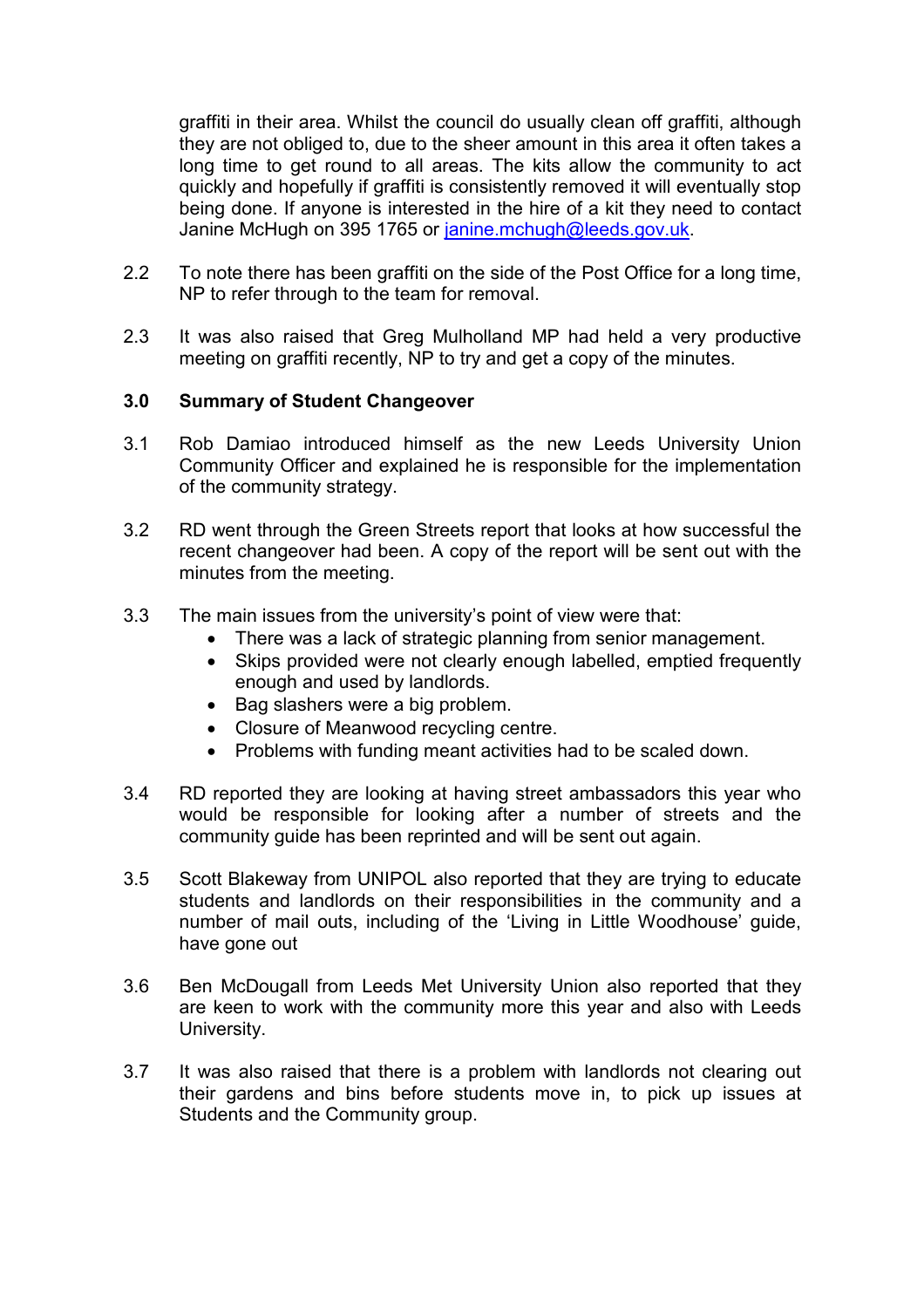#### 4.0 Fresher's Week Plans

- 4.1 NP reported that a letter has gone out to all promoters advising them they need to stick to the guidelines of acceptable behaviour, Operation Walksafe will be in operation again this year and the Environmental Action Team will have a number of staff working throughout the period looking at littering, licences etc. The education team are also distributing a large number of magnets advising people on how they can recycle in Leeds.
- 4.2 RD reported that the university are having a week of debates on social issues and a safety and crime campaign for the students at the end of October. BMcD reported they will also be running the community rep's scheme this week as it has been so successful at the university and the CALM team will also be again working in the community.

## 5.0 Neighbourhood Policing Team

- 5.1 Insp Naughton reported that following the recent operation 32 people have been charged with dealing class A drugs and £172k was seized. They are aware that there are still hotspots and will continue to work in the area. If anyone has any suspicions of any other activity please contact the police as all evidence helps. There has also been a problem with theft of lead and three people have been arrested last weekend.
- 5.2 To note the Neighbourhood Policing Team are happy to attend any resident's meetings to discuss local crime issues and they also have resources to remove graffiti from properties of elderly or disabled residents. The police do collect graffiti tags but it anyone suspects someone of doing graffiti they need to contact the police.
- 5.3 The police are tackling the street drinkers and beggars that congregate in the area and a couple of known offenders have conditions that mean they can't come into the area.
- 5.4 The issue of the proposed DPPOs was also raised and the police confirmed it a not an alcohol ban and if agreed would be policed sensibly.
- 5.5 It was raised that a large problem in the area is due to alcohol asb on a night and the police advised that there is often police in the area and all incidents should be referred through.

# 6.0 AOB and Key Messages for Inner Area Committee

6.1 Groundwork Leeds – John Cummins attended the meeting and explained they have been doing door to door consultation and group workshops in Woodhouse trying to find out resident's priorities for improvement in the area. Over 100 questionnaires have already been filled in and an environmental week was held last week collecting litter, painting, sweeping etc but anyone else who would like to fill in a form at the meeting was encouraged to do so.